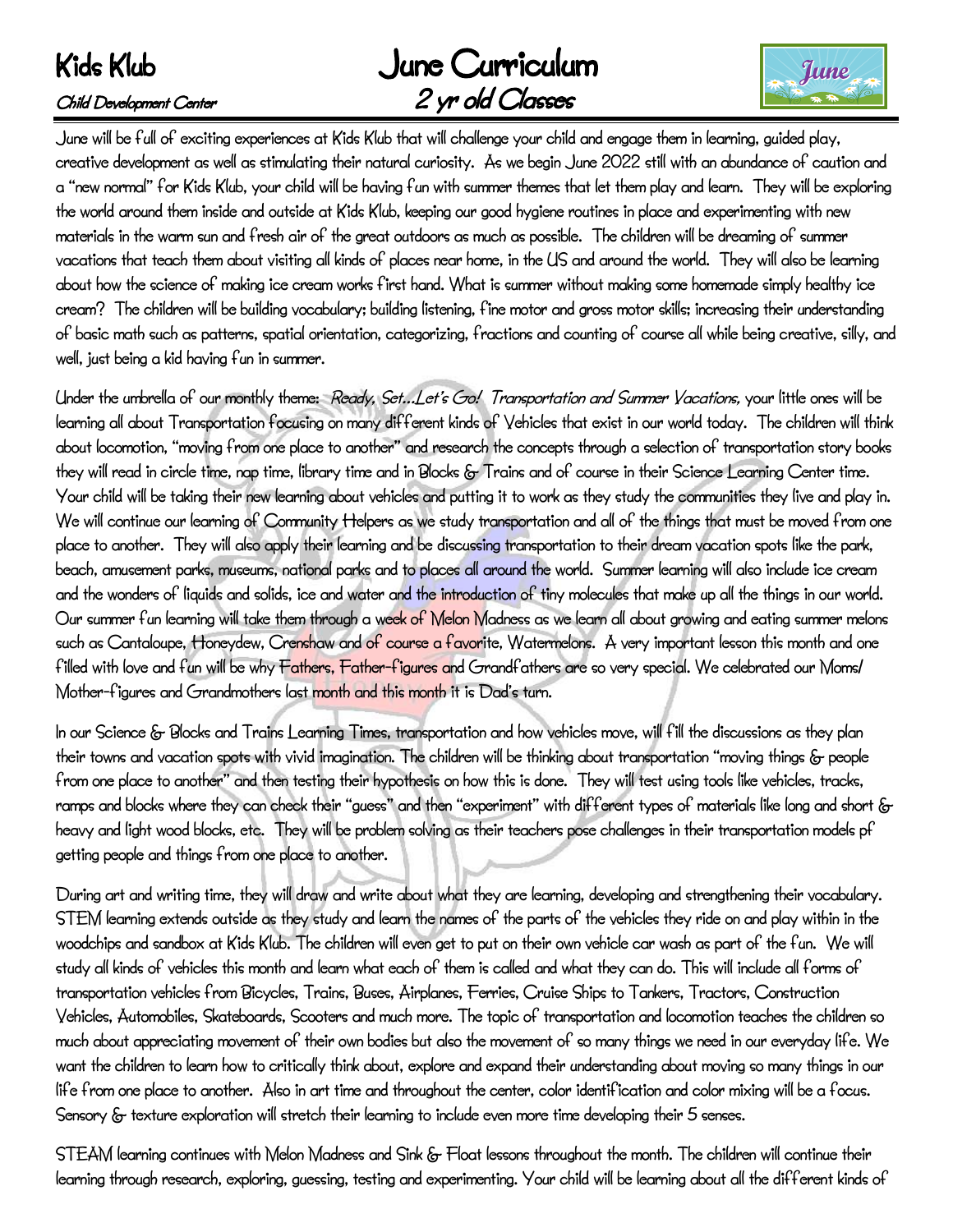# June Curriculum Child Development Center 2 yr old Classes



healthy melons that grow and ripen in the summer. The will not only study and talk about but also touch, smell and taste these melons as they continue their on-going lessons on nutritious foods and taking care of their bodies. The children will study both the outsides and insides of these melons. We will discuss colors, sizes, weight, textures and explore the lifecycle of seeds. Melons will be studied as food but also used for physics experiments as we roll them, as art material as we try stamping and painting with the rinds, and their seeds will be used for roasting and planting.

As part of our Science lessons, locomotion, transportation and the dynamics of water will all be tested by the children in their sink and float lessons. The children will be working with different kinds of weights to see what amount of weight "sinks the boat". We will be using other types of objects in the water exploration buckets and tables, measuring, pouring, stirring and experimenting outside in sunny summer weather.

Hoppy's Home and Hoppy's General Store play time will be hopping with lots of shopping, discussion, vocabulary building and preparation by your children for their Father's Day parties, Ice Cream parties, summer activities and just day to day life. Hoppy's School House will be in session as the children teach their friends and the Kids Klub dolls all about what they are learning in school each visit using the felt boards, magnet boards, moving gears, and playing school. Talking and demonstrating to others what you are learning helps with retention full fold and enhances the learning experience overall.

With Father's Day just a few weeks away, Dads and Grandpa's are special is an upcoming weekly theme and we will be spending lots of time reading and discussing why we love our Dads, Grandpas and Father-like figures so much. Of course we will also continue learning our numbers, letters, colors, patterns and phonics; exercising our bodies with relay races, obstacle courses, and parachute play as well as stretching, deep breathing and strength building as we practice our yoga poses as we listen to yoga stories on our mats outside in the fresh air under the trees.

We are excited to kick off our Summer Fun Learning with a balance of academics and summer camp fun all rolled into one. Please take time to review your child's learning experience at Kids Klub and use this information to further the learning experience at home. Ask specific and open ended questions and let your child share the exciting things they are learning at school.

Stay safe and healthy -Don't forget to keep washing hands and staying home if you are feeling sick.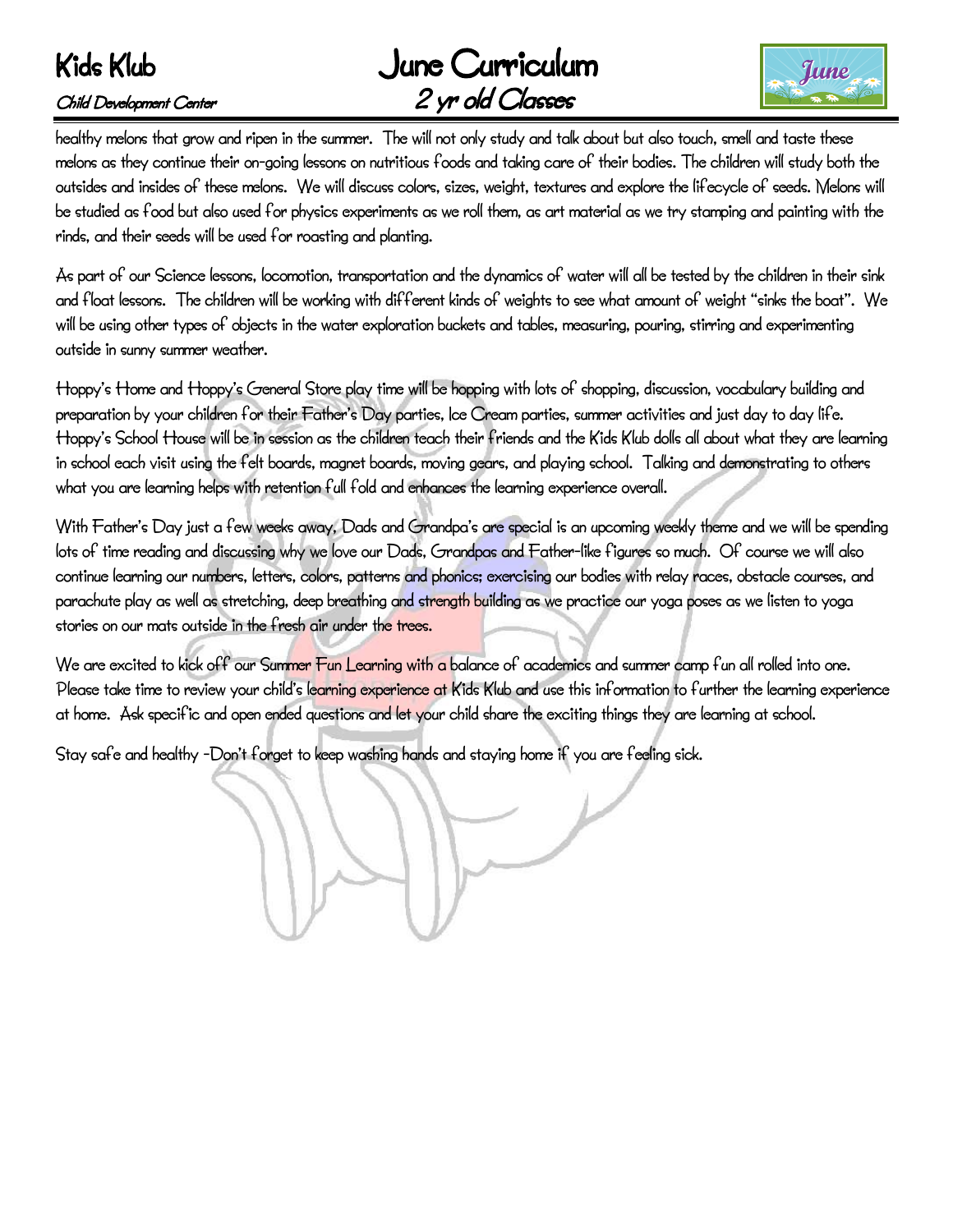Child Development Center

|           | June Curriculum  |
|-----------|------------------|
| it Center | 2 yr old Classes |



## Monthly Theme: Ready, Set….Lets GO! Transportation and Vacations

- WEEK 39 Weekly Theme: Ready Set Let's Go Transportation and Vehicles: Airplanes, Bicycles, Boats, Cars, Trucks and Trains Letters: Aa-Zz, A for Airplane, B for Bicycle &Boat, C for Car, T for Trains and Trucks Numbers: 1 - 10 Colors: Blue &Yellow Shapes: Vehicles (airplanes, bicycles, boats, cars, trucks, and trains) Patterns: ABCTABCT [Airplane, boat/bicycle, Car, Truck/Train]
- Daily Circle: Flag salute (English), calendar, numbers, months, seasons, weather, colors, shapes, Sight Words, fruits/vegetables, songs and animals (English and Spanish), Transportation, Vehicles, Fuel(gasoline, battery, human, air, water power), What does each vehicle do? How does it look, sound, move and how many people or things does it transport? What does it travel on-rails/track, roads, dirt, air, water?
- Songs: Vehicle and Transportation Songs Like: Books: Read and Assortment of books about: The Wheels on the Bus, Tow-truck, Fire Engine Transportation and Vehicles Who Came to School Today and how did you get here? Summer is a Season The Little Red Caboose Vacation Locations like the Beach, Mountains

Row, Row, Row Your Boat Community Helpers and what types of Vehicles they Drive She'll be coming around the Mountain Dads and Grandpas are Special

|     | Monday                            | Tuesday                                                                                                                                                                     | Wednesday                                                                                                                                                                                                                                            | Thursday                                                                                                                                                                           | Friday                                                                                                                                                                                                     |
|-----|-----------------------------------|-----------------------------------------------------------------------------------------------------------------------------------------------------------------------------|------------------------------------------------------------------------------------------------------------------------------------------------------------------------------------------------------------------------------------------------------|------------------------------------------------------------------------------------------------------------------------------------------------------------------------------------|------------------------------------------------------------------------------------------------------------------------------------------------------------------------------------------------------------|
| Årt | CENTER CLOSED<br>for Memorial Day | Each child measure out<br>& make their own<br>playdough. Then design<br>your fayorite yehicle(s)<br>-let it dry out to paint<br>later in week as a gift<br>for Father's Day | Cut out shapes and design a<br>yehicle using different shapes<br>for all the parts. Glue<br>together. Share- What does<br>your yehicle do? How does it<br>move? Save these works of<br>art for our Father's Day<br>Decorations around the<br>center. | Easel Paint outside your<br>favorite vehicle and<br>scene where it is working<br>to move things from one<br>place to another. Save<br>for Decorating for the<br>Father's Day Event | Paint with different<br>kinds of cars -roll cars<br>through paint and over<br>long pieces of butcher<br>paper to create art like<br>Årtist Miro. Have fun<br>being creative with<br>different art supplies |

#### PM Art: Paint your Playdough Vehicle as a special gift for your Dad, Grandpa or father figure in your life. &Teacher's Choice Afternoon Art – Have Fun!

Balance & Have fun creating a "Transportation" Obstacle Course- First: Read a book & talk about all kinds of vehicles then Create a Coordination: fun and challenging Obstacle Course together as a class. PRETEND as you go around and around that you are a car, truck, plane, bicycle, motorcycle, a skateboard, semi-truck, a cargo plane, a cargo ship, a train, a ferry, and so many more forms of transportation. Talk about/share: what does each vehicle look like? what does it sound like? what does it transport? how much can it transport? does it transport on a road, in the air, on water, on a rail/track? Also talk about what is uses to move-does it run on gasoline, diesel, battery or human power? If it transports people – how many people can it transport? How does it take-off? How does it land or stop? Have fun going over the bumps and under pole "overpasses", through the tunnels, down the waterways, balancing on the bike path etc… as you learn through play all about vehicles that transport someone or something from one place to another.

- Blocks Lesson 1: Build roads and bridges & ramps that go up and down and are sized so they can accommodate all the transportation & Trains: vehicles-test them to see if your bridge will hold up when vehicles go over it. Can the boat get under the bridge? How fast will a vehicle roll down the ramp? Can a vehicle without wheels roll/move down a ramp? Test this question with a boat. Lesson 2: Build roads w/ wooden blocks for vehicles, train tracks for the trains & create water ways for boats and then add community all around the tracks, roads and waterways so that homes, schools, hospitals, grocery store, fire department, police department, auto mechanics, recycling centers, restaurants and more are able to be visited by vehicles and people. Fill the Blocks & Trains Learning Center with this whole class cooperative community creation & talk about the community helper you will need to run it.
- Manipulatives: Building find motor skills through linking toys, peg play, vehicle puzzles and more. Talk about patterns and have the children create them using the linking toys and pegs –What is repeating? How can we extend this pattern? How can we repeat it with other types of materials? Proper clean up is important -have the children sort each learning toy properly –even clean up enhances math skills: make it fun, sort by size, color, create patterns, help to categorize and count.
- Library Time: Read books about Transportation all day long talk about the way people and things are moved from one place to another. Richard Scarry books are filled with Vehicle and Transportation Learning (enhance listening, vocabulary & conversation skills)
- Hoppy's Home: What kind of vehicles do we have at our homes? (i.e. bicycle, wagon, lawn mower, skateboard, car, truck, boat) Talk, discuss and play. What do we use them for? Have fun taking care of the house. Cook dinner, mow the lawn and fix things that are broke.
- Hoppy's How does food get to the Grocery Store for us to buy? How do restaurants get their food? How does food get from the farm to General Store: the stores and restaurants? Play cafe & explore places that get things delivered by boat, truck, plane, train. What would we do without Transportation Vehicles? What did they do in the past before motorized vehicles? (enhance lessons through discussion and play)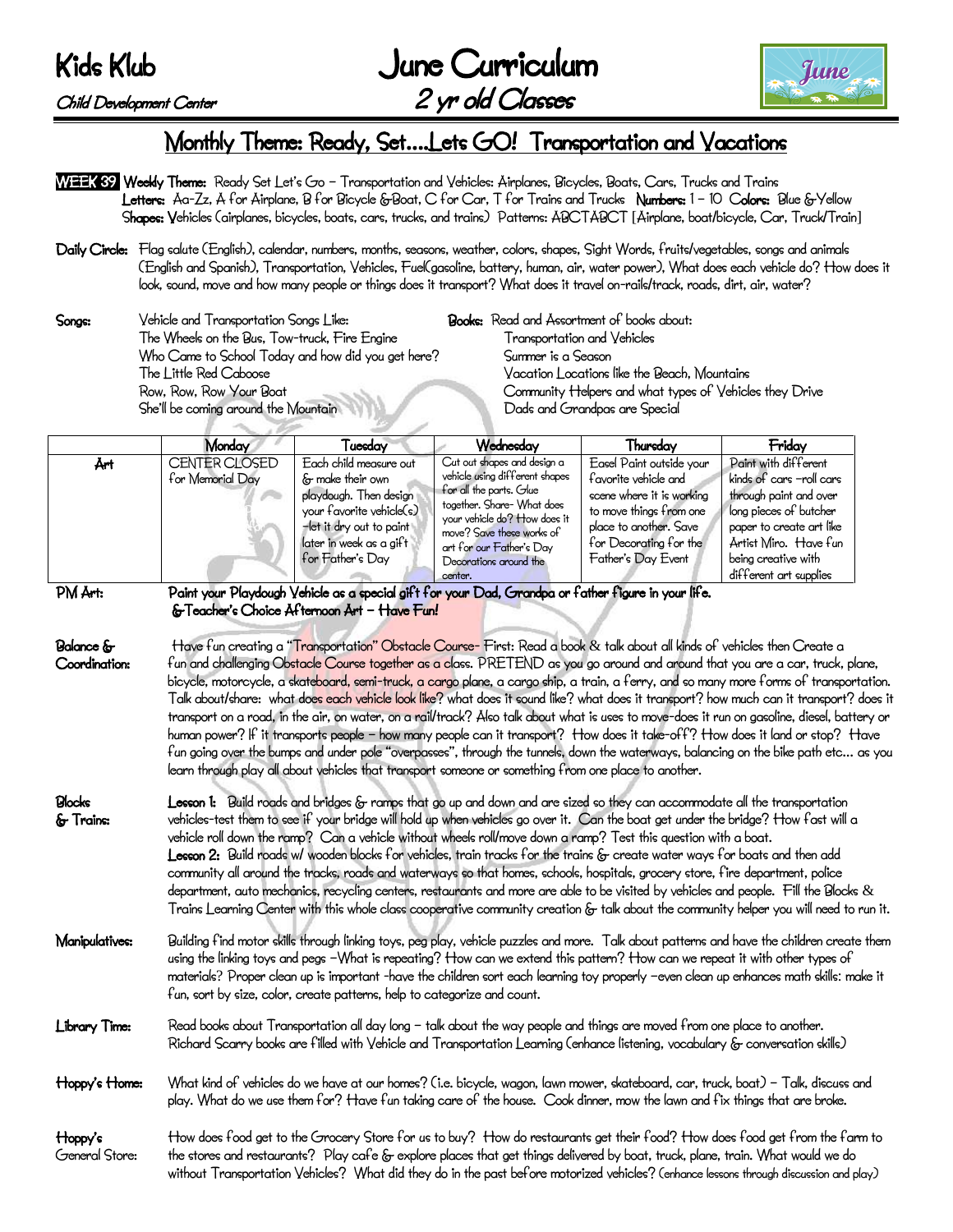



Hoppy's School: Teach your friends or the baby dolls what you are learning at Kids Klub this week. Felt, Magnets, Velcro, Gears and teaching school are fun and help us remember what we are learning each week at school.

- Kitchen Creation: Let's make silly putty- Follow the recipe: pour 1 part liquid starch to 2 parts Elmer's glue measure, pour, stir, mix, touch and feel and play-what does silly putty feel like? smell like? What are some fun things your can do with silly putty? (measuring and following directions, sensory, texture and creative fun)
- Music: Transportation tunes as we move around the room pretending to be all kinds of vehicles: Wheels on the Bus, On the Go Song, Little Red Caboose- Have fun making music, singing and dancing as you continue your lessons on Vehicles and Transportation. Then play Vehicle Simon Says "Fly like a Plane" is always a fun game to play with lots of learning in the process. Have fun-movement and music are important for the body and the mind and combining gross motor movements with academic lessons helps with understanding and memory.
- Science: Science 1: Transportation Discovery Box all about Transportation Vehicles and don't forget to continue the vehicle learning as you head outside into nature and play with all the Kids Klub vehicles in the sand box and all around. Science 2: Have fun on the Klub Vehicles how do they move? What are the parts of the vehicles called? Caring for our vehicles is important. Have a "Carwash" riding or driving each of the vehicles to the car wash, soaping, rinsing and drying all the vehicles. Talk about the parts of the Kids Klub Vehicles as you wash them– wheels, handle bars, seat, pedals. Wash, Dry, and then Ride
- Theater Time: Have fun acting out all kinds of fun and silly things about Vehicles and Weather. For example: act like a plane or train or truck on a sunny, windy or rainy day, or riding a rollercoaster in the rain and the sun- how would it differ, motoring like a boat on a calm or stormy day? Have fun enhancing vehicle, transportation and weather learning through creative theater.

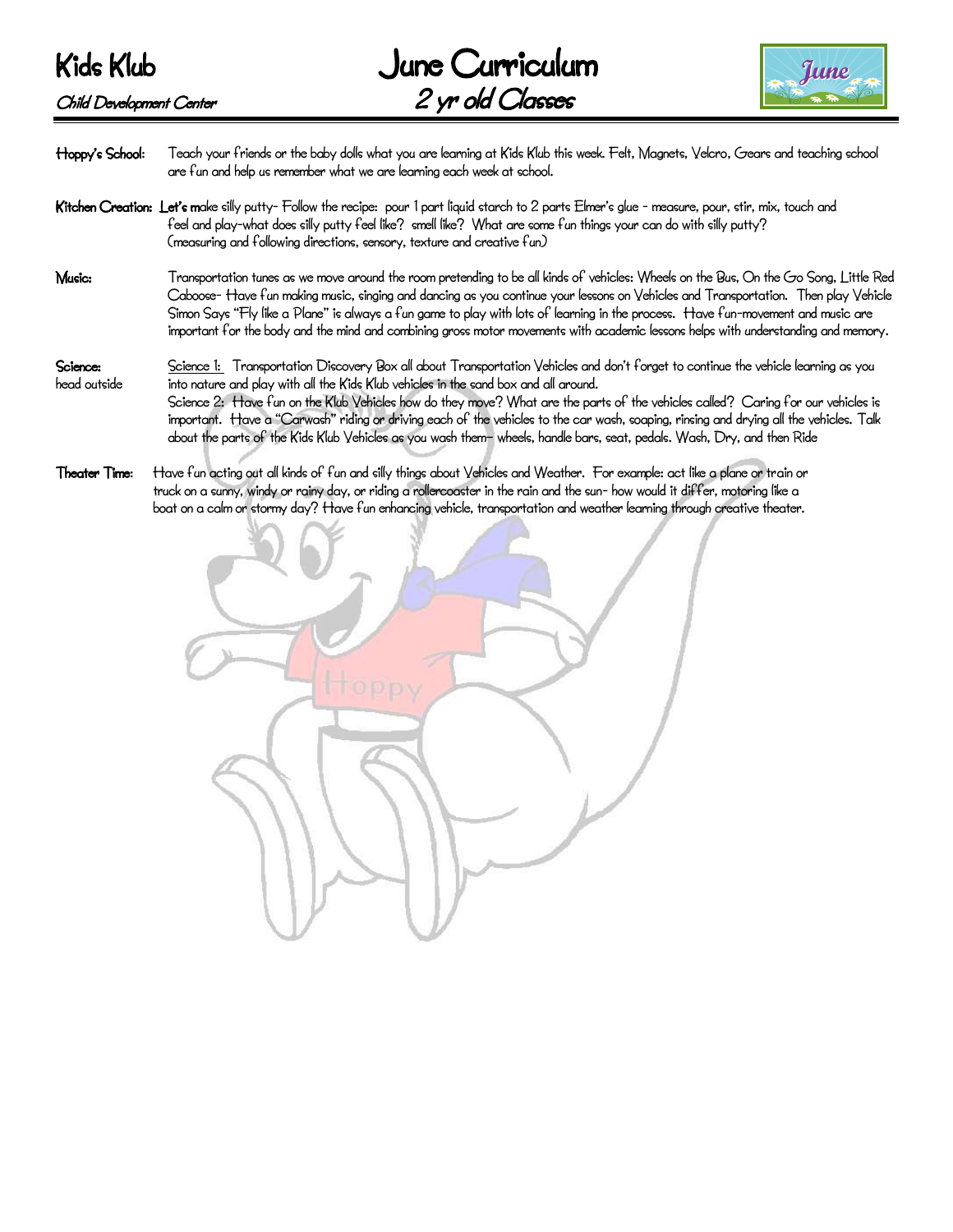|           | June Curriculum  |
|-----------|------------------|
| it Center | 2 yr old Classes |



#### Child Development Center

Monthly Theme: Ready, Set….Lets GO! Transportation and Summer Vacations

WEEK 40 Weekly theme: We All Scream for Ice Cream Letters: Aa-Zz, I for Ice Cream, Numbers: 1-10 Colors: Pink White & Brown (Strawberry, Vanilla & Chocolate) Shape: Cone Pattern: Vanilla(V), Chocolate(C) Strawberry(S),VCSVCS

Circle Time: Flag Salute, Zoo Phonics, calendar, numbers, names, letters, colors, shapes, Summer, Four Seasons, What is the weather like in Summer? Summer vacations, where do we like to go? Why do we like to eat Ice Cream in Summer?, What is ice cream made of?, How do you make ice cream?, What makes up the different flavors in ice cream?, What is your favorite flavor? Concepts: melting and freezing, cold and hot, solids and liquids, what is a molecule?

Songs: Summer Fun Songs Like: Books: Read and Assortment of books about: Ice Cream, Ice Cream, We all Scream for Ice Cream Transportation and Vehicles You are my Sunshine Summer is a Season ABC Song Vacation Locations like the Beach, Mountains

Open and Shut Them Community Helpers and what types of Vehicles they Drive Dads and Grandpas are Special

|                                                           | Monday                                                                                                | Fuesday                                                                                                                                                               | Wednesday                                                  | Thursday                                                                                                     | Friday                                                                                                 |
|-----------------------------------------------------------|-------------------------------------------------------------------------------------------------------|-----------------------------------------------------------------------------------------------------------------------------------------------------------------------|------------------------------------------------------------|--------------------------------------------------------------------------------------------------------------|--------------------------------------------------------------------------------------------------------|
| Årt<br>Use this week to<br>start Father's<br>Day Projects | Make a large class<br>banner for the<br>Father's Day BBQ<br>Start Father's Day<br>Gifts, Cards & wrap | Cut and paste a<br>banana split and ice<br>cream cone creations<br>add glitter & spangles<br>as the sprinkles on top<br>and work on Father's<br>Day gifts, cards etc. | Work on Father's Day<br>Gifts Cards and<br>Wrapping paper. | Father's Day Projects<br>and Easel painting -<br>paint with ice cubes -<br>how does this change<br>your art? | Ice Cream Cone<br>Themed Art and<br>continue work on your<br>Father's Day Gifts,<br>Cards and Wrapping |

PM Art: Use this time to continue working on Father's Day Gifts, Cards, Wrapping Paper. If time: Mix shaying cream, glue and pink and white paint together -texture play is fun. Finish morning projects. Dot Marker Art and Drawing Time

- Balance & Form Teams-what is a team? Work Together and Learn Good Sportsmanship as you compete with the other Coordination: teams in your class. Talk about winning and losing. These are all important life lessons that we will continue to discuss as we have fun being a team, working together and being competitive. Relay races of all kinds -with cones flipped upside down, filled with ice cream scoops (balls), egg and spoon, kick the ball through the path, cross the finish line and turn around and come back and pass off to your team mate. Be creative and have fun.
- Blocks & Visit 1: Build places you want to visit on vacation someday. Share what you have built with your class. Trains: Visit 2: Build towns with wood blocks; add roads, waterways, and train tracks and the community of businesses and homes, schools, restaurants, hospitals, fire and police station and visit with all the vehicles.

Dramatic Play Time for a Father's Day BBQ and lets serve Ice Cream for Dessert- have fun getting the babies ready for the Hoppy's Home: special bbq, plan the menu, clean the house, mow the lawn and go shopping for and prepare the food.

- Hoppy's Let's Shop for a Father's Day BBQ and let's serve Ice Cream Sundaes for Dessert Share with your class General Store: what you have decided to serve for your Father's Day BBQ and work together with your friends to put on the best Father's Day BBQ party you can together.
- Hoppy's School: Teach your friends or the baby dolls what you are learning at Kids Klub this week. Have fun using the Felt, Magnets and Gears and talk all about the themes of the month and your favorite parts of what you are learning.
- Kitchen Creation: Liquid to Solid Science: Making individual baggies of simple healthy homemade vanilla ice cream follow directions, learn firsthand about liquid to a solid through freezing the molecules in the liquid. Why do we put salt in the ice? Have fun enjoying the liquid to solid treat making and eating one of the best summer desserts!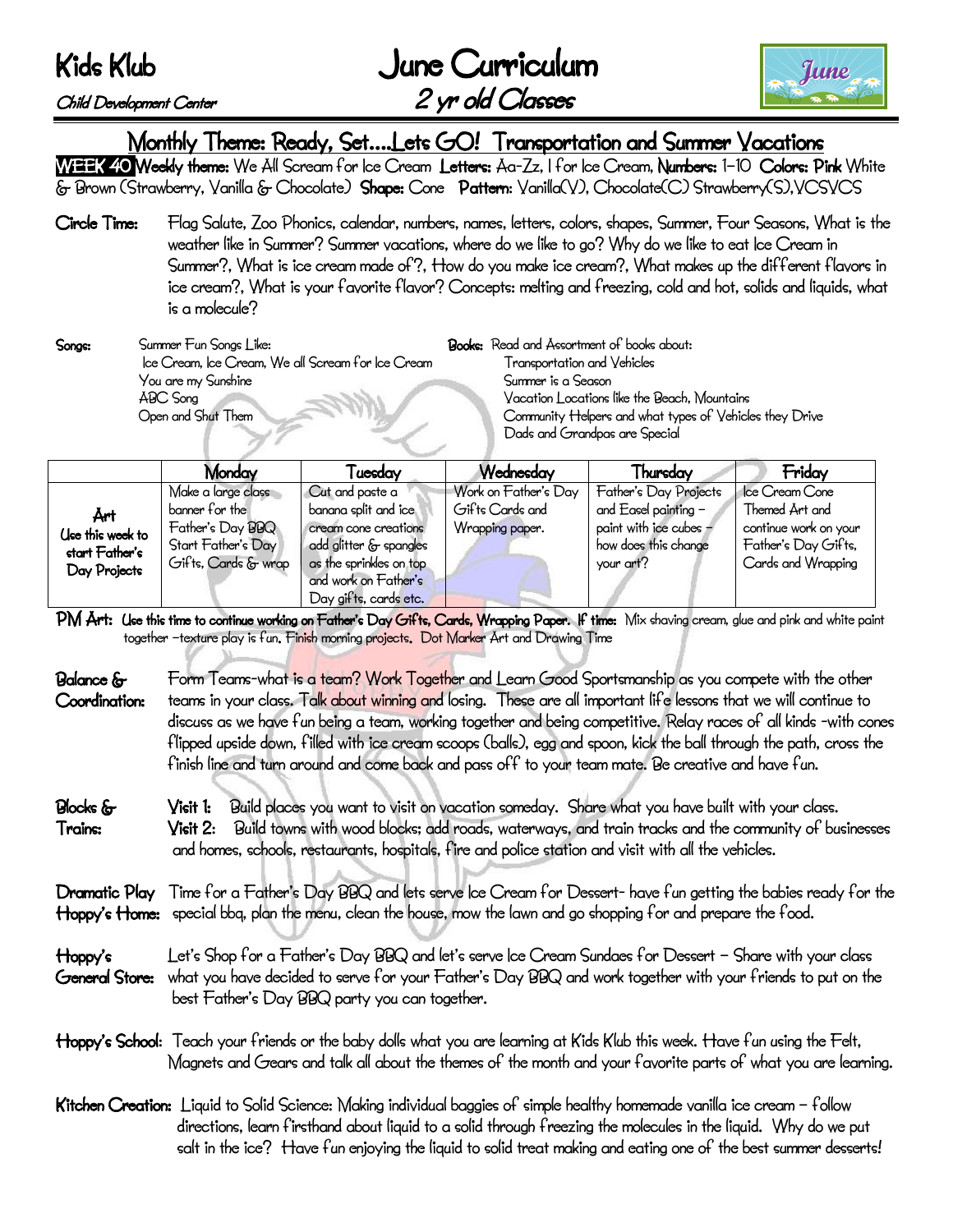# June Curriculum



Child Development Center 2 yr old Classes Library: Read at Circle Time, Nap Time, End of Day and all around the center and listen to stories about Ice Cream, Transportation and Dads/Grandfathers this week. (enhance listening skills, vocabulary and learning concepts) Manipulatives: Ice Cream Cones for counting, sorting, pattern stacking and more. Add in the Cookies, Donuts, Pies, and Popsicles for pairing Capital and lower case letters, matching shapes, colors, numbers &fractions. (develop fine motor skills and basic math skills) Music: First sing the Ice Cream Song and All Scream for Ice Cream then have fun Listening and moving at our Ice Cream Dance Party– let's pick our favorite music and dance to the beat – can you hear it? Feel it? Move fast, move slow, jump on 2 feet, hop on 1 foot then the other, jump inside the hoop and out, wiggly, twist, and most of all have fun at our Summer Ice Cream Dance Party (develop a sense of rhythm) Science: Science 1: Outside using the water tables, buckets and bins - What sank the boat? How much weight can we put in the boats before they sink? Why does the boat float? If the boat flips, does it still float? Or does it sink? Why? What other things float – hypothesize as a class – then experiment, test and discuss why the objects do what they do?(Sink, Float and Weight lesson -enjoy hands-on learning) Science 2: Let's Learn About Transportation Vehicles of many kinds. Watch how they move, what they can do, what they move from one place to another. Hear what they sound like and learn the names of the vehicles. Science Video (build vocabulary, watch movement of each vehicle, practice listening skills) Theater: Community Helpers lessons continue – let's look at all the careers that Transport things and people from one place to another. Use the Puppets, use the costumes, dress-up and or just pretend to be your favorite Transportation Community Helpers. Dress in our favorite costumes and have fun putting on a fun puppet show with our friends learning all about Bus Drivers, Ambulance Drivers & EMTs, Taxi Drivers, Truck Drivers, Huge Tractor Drivers, Crane Operators, Cement Truck Drivers, Delivery Truck Drivers, Trains, Tug Boats, Cargo Ships and Cruise Ship Captains. There are so many special people that help us and the things we need get from one place to another. (build confidence, self dressing practice, stimulate imagination and enhance lessons of the month through dramatic play)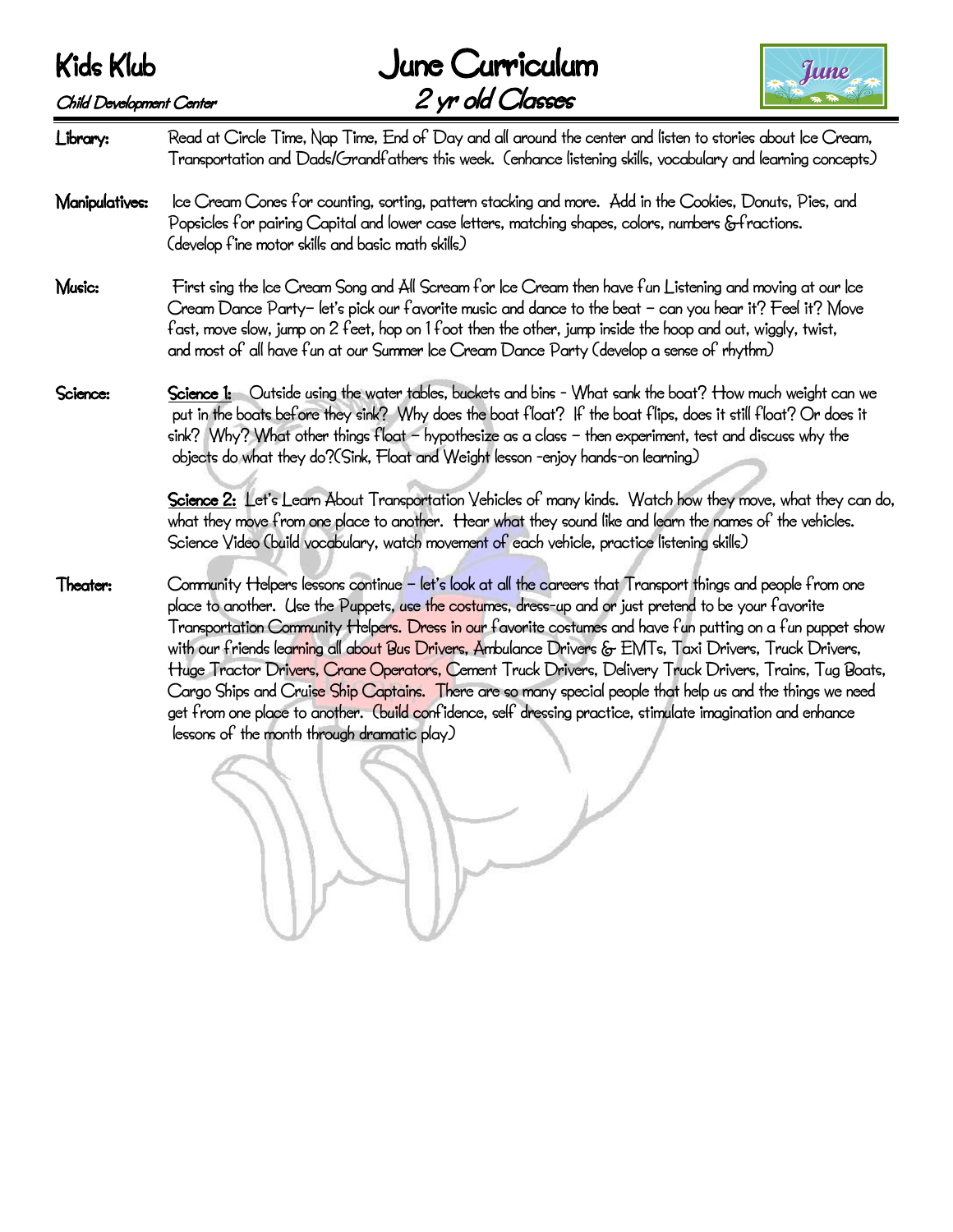|           | June Curriculum  |
|-----------|------------------|
| it Center | 2 yr old Classes |



#### Child Development Center

Monthly Theme: Ready, Set….Lets GO! Transportation and Vacations

WEEK 4 Weekly theme: Dads Are Special & Summer Vacations Numbers: 1-10 Colors: Yellow and Red Letters: Aa-Zz, D is for Dad, F is for Father, G is for Grandpa, V for Vacation, S for Summer Shapes: Shapes Found on Vehicles Patterns: DGDGDG (Dad, Grandpa):

- Circle Time: Flag Salute, Zoo Phonics, calendar, numbers, names, letters, colors, shapes, What is my favorite thing to do with my dad? Where to you dream to go with your Dad/Grandpa/Family on a summer vacation?, is it near or far, long or short trip, how will you get there? What kind of vehicles?, How does this vehicle move?, What will you do when you get there? Where will you, what will you eat – let's get all the details planned out so someday you can go there with your family/Dad/ Grandpa or friends.
- Songs Like: I Love You, You Love Me **Books: An Assortment of** Books About -My Special Friend Dads, Grandpas, Summer, Vacations, Community Helpers Thank You, Dad Who Came to School Today? You Are my Sunshine

|     | Monday                            | [uesday              | Wednesday               | Thursday               | Fridav              |
|-----|-----------------------------------|----------------------|-------------------------|------------------------|---------------------|
|     | Create a 2 <sup>nd</sup> Father's | Work on Father's Day | Work on Father's Day    | Finish up the Father's | Colorful Pasta      |
| Årt | Day BBQ Banner for                | gifts, card and      | gifts and then if time, | Day gifts, card and    | Necklace Lacing.    |
|     | Outside decorations               | wrapping paper, bag, | paint a yacation        | wrapping.              | Make a necklace for |
|     | &work on Father's                 | etc then if time,    | picture of where you    |                        | your Dad and        |
|     | Day gifts, card, wrap             | Finger-paint         | would like to go.       |                        | yourself.           |

PM Art: Easel Paint a picture of your Dad or Grandpa, Marble & Golf Ball Painting, Explore the play yard, collect and make a Nature Collage

- Balance & Let's work on our Jumping skills. Use the noodles, hoops, dots and shapes on ground to build a jumping course. Coordination Jump over the noodles and onto and into the hoops, dots and shape spots. Build low, medium and high jumps. Try the course on 1 foot and/or 2 feet.
- Blocks  $\&$  Create ramps and bridges over the river and roll balls and vehicles up and down the ramps and across the bridges Trains from one side of the room to the next. Talk about what is happening to the balls and vehicles. What are the successes? What are the problems? How can you solve the problems? Pick a Target Location in your classroom - Can you get the ball & vehicles to go where you want them to go- what can you use to make the ball or car go faster and farther?
- Library: Read about Dads and Vacations and then Create our own story and share it with your class (listening skills)
- Manipulatives: Connecting, Stacking, Linking, Patterns, Shapes, Colors and Numbers let's develop math and fine motor skills using some favorite learning toys in the Manipulative Room.
- Hoppy's Home: Time for a Father's Day Party Lets Clean, Bake and all sit down to eat the desserts we baked topped with ice cream scoops- what flavors of desserts did you bake? What flavors of ice cream are you putting on top?
- Hoppy's Shop for a long vacation with your Dad or Grandpa-talk about where you are going and what you are taking General Store: and why. What are your favorite travel snacks and meals? (encourage socialization)
- Hoppy's School: Teach your friends or the baby dolls what you are learning at Kids Klub this week. Talk about why your Dad and Grandpa and Father Figures in your life are super special.

### Kitchen: Playdough Fun – let's make our Dad and Grandpa a special creation using handmade playdough we have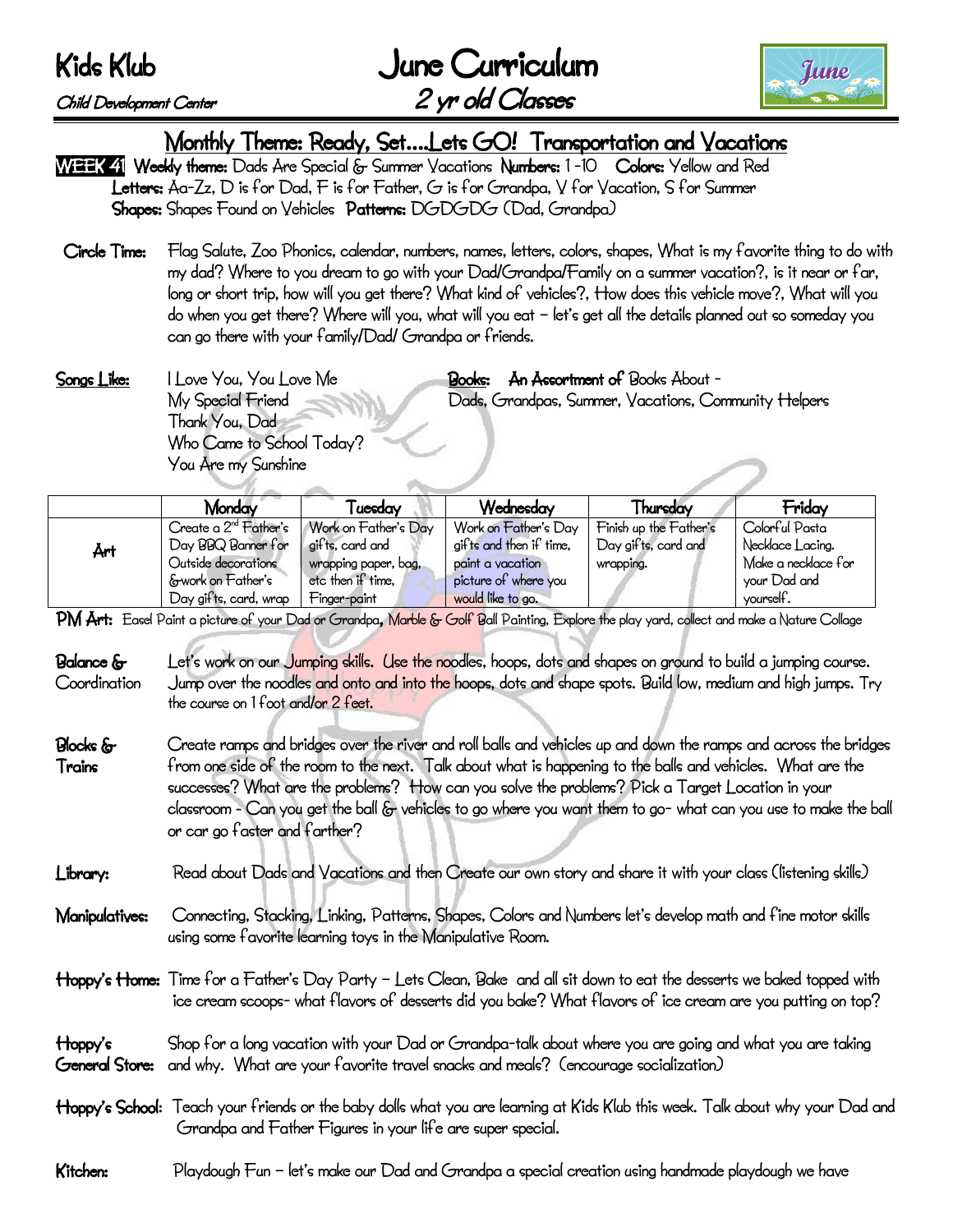



measured out ourselves, mixed with our fingers and created with our own hands, Let it dry and paint it and make it extra special so you can wrap it up as a special Father's Day Gift. (encourage following instructions and taking joy in making a gift for someone else)

## Library: Read about Dads and Vacations and then Create our own story and share it with your class (listening skills)

- Manipulatives: Connecting toys, Stacking Pegs and Linking Fish let's make colorful patterns and count to 20 or 30 or more. (develop fine motor skills)
- Music: Outside in the Summer Breeze It is time to play Freeze Dance and listening to action songs, following the directions while exercising our bodies. Then enjoy a Yoga Stories and Poses on your yoga mats outside in the fresh air to follow. Allow time to wipe off and roll-up your mats properly and put into the yoga mat basket. Rolling mats is wonderful way to build fine motor skills.
- Social Science: Lesson 1: Father's are Special Stories & Discussion Work on Father's Day cards and gifts (the importance of family)
- Science Lesson 2: Summer Fun Science -Water and sand play, Water and Ice play Outside in the sandbox-How does water effect sand? What does dry sand look and feel like? Can you see each grain of sand? What changes to the sand can you see when you add water? What changes can you feel when you add water to sand? Does the sand fall through your fingers when it is wet like it does when it is dry? Next add Ice to your water and watch what happens. Does the ice sink? Does the ice Float? Does the ice stay the same size? Why does the ice get smaller? How does Ice and Sand mix? Does the sand stick to the ice? Have fun!
- Theater: Let's pretend to be animals we have learned about all year. What is your favorite Farm Animals, Creepy Crawlies- Insects, Spiders, Amphibians, and Reptiles, Birds, Animals that Migrate & Hibernate – like Reindeer, Penguins, Whales, Animals that live in the Ocean, Dinosaurs, Baby Animals that are born in the Spring, Endangered animals that we can help, and all the other special animals that live in the Rainforest. What animals might we see on a vacation with our Dad? Have fun being theatrical – can your classmates guess what animal you are?

Ĩ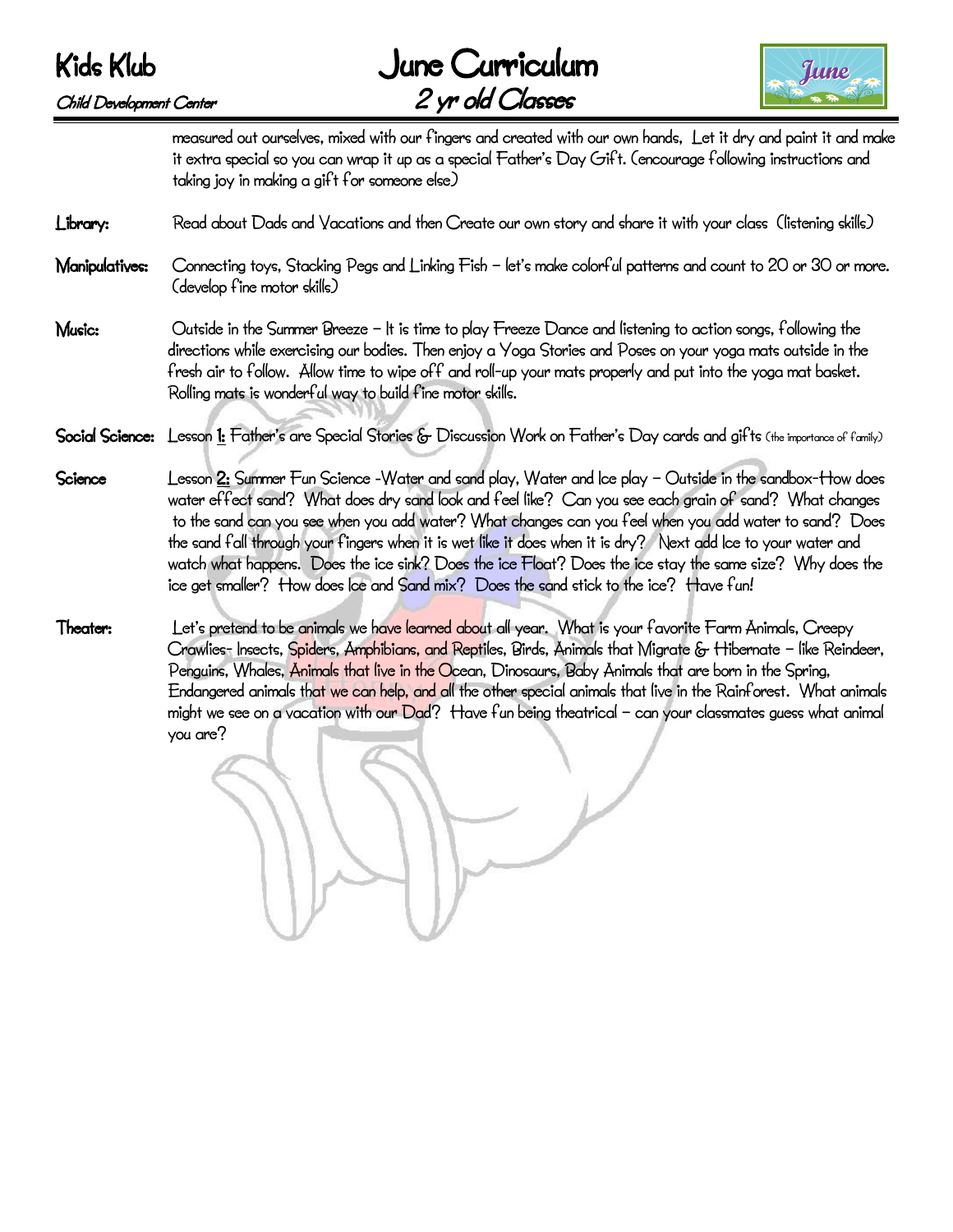June Curriculum Child Development Center 2 yr old Classes



Monthly Theme: Ready, Set….Lets GO! Transportation and Vacations

WEEK 42Weekly Theme: It's Watermelon Week Letters: Aa-Zz, W for watermelon, F for fruit, V for vegetable Numbers: 1 –10 Colors: Red, Green and Black Shape: Fruit Pattern: WFVWFV(Watermelon, Fruit, Vegetable)

Circle Time: Zoo Phonics, calendar, numbers, names, letters, colors, shapes, What is Summer? The 4 Seasons, What do we do in Summer? What is a watermelon?, What is a fruit? A vegetable?, What is inside a watermelon?, What is a seed? How do watermelons grow?, What does a watermelon taste like?, Learning concepts: round and oval, hard and soft, heavy and light, rough or smooth

Where is Thumbkin? The contraction of the Books about Summer Vacation Down by the Bay (Where the Watermelon Grows) Books About Transportation I Had a Little Turtle **Intervention Cooks** about Healthy Foods This is Number One… Books about Having Fun

Songs Like: Good Morning **Books:** An assortment of Summertime Books

|                                   | Monday                                                                                                                                                                                                                                                                                                                                                                                                                                                                                                                       | Tuesday                                                                                  | Wednesday                                                                                          | Thursday                                                                                                  | Friday                                                                                                                     |
|-----------------------------------|------------------------------------------------------------------------------------------------------------------------------------------------------------------------------------------------------------------------------------------------------------------------------------------------------------------------------------------------------------------------------------------------------------------------------------------------------------------------------------------------------------------------------|------------------------------------------------------------------------------------------|----------------------------------------------------------------------------------------------------|-----------------------------------------------------------------------------------------------------------|----------------------------------------------------------------------------------------------------------------------------|
| Årt                               | Create a class<br>Summer Fun Banner-<br>what do you like to do<br>in summer                                                                                                                                                                                                                                                                                                                                                                                                                                                  | Paint with different<br>types of paint $-$ use<br>brushes, fingers,<br>sponges, and more | Tear and weave a fruit<br>basket and cut out fruits<br>and yegetables to glue in<br>the basket     | Paint a summer scene<br>with watercolors                                                                  | Fingerpaint and mix<br>colors of all kinds                                                                                 |
| PM Art:                           | create.                                                                                                                                                                                                                                                                                                                                                                                                                                                                                                                      |                                                                                          |                                                                                                    | environment to paint with. Keep experimenting with color mixing paint together to see what colors you can | Melon Rind Painting – experimenting with unique art media. Outdoor Art on the Easels, use natural things in our            |
| <b>Balance</b> &<br>Coordination: | Study Physics, force, motion, gravity and lift as the class works together using the large and small Parachutes<br>Experiment with rainbow colored balls of all kinds from playground balls, little and big plastic balls, the bowling<br>balls and bean bags and research which is easier to roll, bounce, lift (gross motor skills)                                                                                                                                                                                        |                                                                                          |                                                                                                    |                                                                                                           |                                                                                                                            |
| <b>Blocks</b> &<br>Trains:        | Building towers with 5, 10, 15 & 20 blocks use different shapes and sizes and problem solve to get the towers to<br>not fall over. Then - see how how high can you go? Have lots of fun knocking them down and starting over.<br>(Physics, Engineering, Cause & Effect)                                                                                                                                                                                                                                                      |                                                                                          |                                                                                                    |                                                                                                           |                                                                                                                            |
| Library Time:                     | Read lots of themed books at Circle Time, Lunch Time, Nap Time, End of Day and all throughout the day as<br>you rotate from Learning Center to Learn Center. Discuss Vocabulary along the way and always pick out the<br>beginning, middle and ending to the stories. When you visit Hoppy's School, have a fun using the flannels to<br>create a whole story as a class-discuss the beginning, the middle and the end of the story - what is the "problem"<br>in the story and what solutions can you create for the story. |                                                                                          |                                                                                                    |                                                                                                           |                                                                                                                            |
| Manipulatives:                    | Link-it/Stacking it/ Lace It/Peg It - Let's build fine motor skills while also counting, patterning, sorting                                                                                                                                                                                                                                                                                                                                                                                                                 |                                                                                          |                                                                                                    |                                                                                                           |                                                                                                                            |
|                                   | care of the babies.                                                                                                                                                                                                                                                                                                                                                                                                                                                                                                          |                                                                                          |                                                                                                    |                                                                                                           | Hoppy's Home: Time for Summer Fun at Hoppy's Home: Have fun playing house together, cleaning, cooking, building and taking |
| Hoppy's<br>General Store:         | Shop for fruits and vegetables and talk about the names of each one. (healthy foods)<br>How can we cook them and use them to eat? Cook them up in the café and serve them to our friends. Leave<br>time to properly sort out all the fruits and vegetables and putting them back in the Farmers Market baskets. Use<br>this sort time as a place to teach color, groupings, counting and math lessons.                                                                                                                       |                                                                                          |                                                                                                    |                                                                                                           |                                                                                                                            |
|                                   |                                                                                                                                                                                                                                                                                                                                                                                                                                                                                                                              |                                                                                          | Hoppy's School: Teach your friends or the baby dolls what you are learning at Kids Klub this week. |                                                                                                           |                                                                                                                            |

Kitchen Creation: Make a batch of Red Playdough and create a Watermelon and Vehicle Creation. Measured, Mix, Follow Directions and Have fun designing and creating.